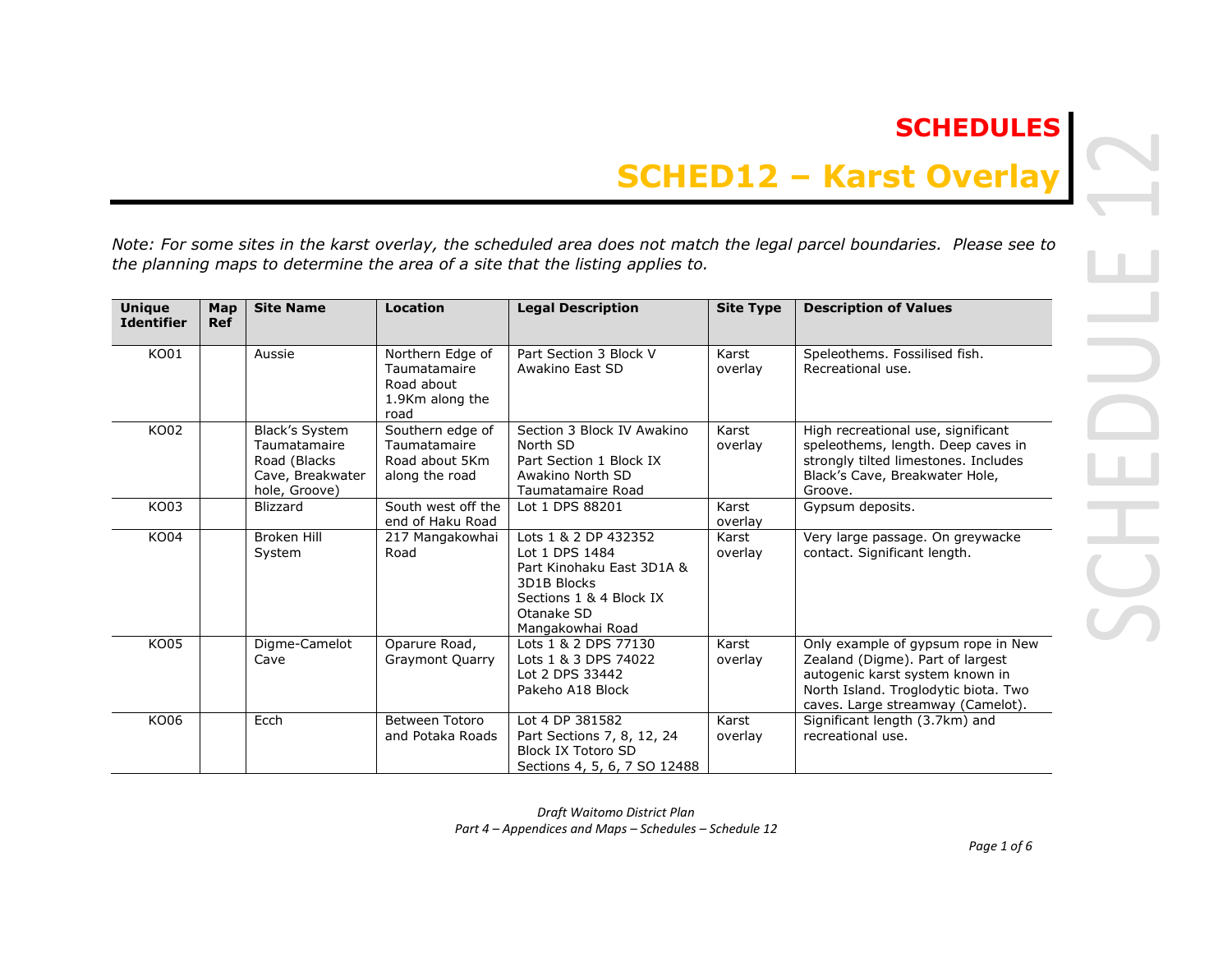| <b>Unique</b><br><b>Identifier</b> | Map<br><b>Ref</b> | <b>Site Name</b>                           | <b>Location</b>                                                           | <b>Legal Description</b>                                                                                                                                                                                                                  | <b>Site Type</b> | <b>Description of Values</b>                                                                                                                                                                                                                                                                                                                                                                                                                                                                                                                                                                                                             |  |
|------------------------------------|-------------------|--------------------------------------------|---------------------------------------------------------------------------|-------------------------------------------------------------------------------------------------------------------------------------------------------------------------------------------------------------------------------------------|------------------|------------------------------------------------------------------------------------------------------------------------------------------------------------------------------------------------------------------------------------------------------------------------------------------------------------------------------------------------------------------------------------------------------------------------------------------------------------------------------------------------------------------------------------------------------------------------------------------------------------------------------------------|--|
|                                    |                   |                                            |                                                                           |                                                                                                                                                                                                                                           |                  |                                                                                                                                                                                                                                                                                                                                                                                                                                                                                                                                                                                                                                          |  |
|                                    |                   |                                            |                                                                           | Potaka Road<br>Paper Road                                                                                                                                                                                                                 |                  |                                                                                                                                                                                                                                                                                                                                                                                                                                                                                                                                                                                                                                          |  |
| <b>KO07</b>                        |                   | King George's<br>Cavern & Sid's<br>Surmise | 1221 State<br>Highway 3, Piopio                                           | Part Section 5 Block III<br>Awakino East SD<br>Lot 1 DPS 57443<br>Part Section 5 Block III<br>Awakino East SD<br>Part Karuotewhenua B2B2<br><b>Block</b>                                                                                  | Karst<br>overlay | North east of the lower Mangaotaki<br>Gorge, south west of Paemako.<br>Moderately good representative cave<br>for geological significance and<br>representativeness, an occasionally<br>visited recreational cave, and the<br>cave has a good state of<br>preservation.<br>King George Cavern has some<br>flowstone; both wet and dry<br>passages; some muddy floor sections.<br>Running and stagnant water. Sid's<br>Surmise is a fairly short stream<br>passage cave. Naturally Uncommon<br>fauna species and Notable species are<br>known at this site. Naturally<br>uncommon cave, cliffs and cracks,<br>cave entrances are present. |  |
| <b>KO08</b>                        |                   | Lee's<br>Swamp/General<br>Ward             | Both sides of<br><b>Fullerton Road</b><br>from subdivision<br>going South | Lot 2 DPS 44310<br>Lot 2 DP 475517<br>Lots 1, 2, 3 410653<br>Lot 4 DP 445966<br>Lot 8 DP 469447<br>Pehitawa A1B2A & A1B2B<br><b>Blocks</b><br>Part Pehitawa A1B1 Block<br>Sections 9, 14 Block XIV<br>Orahiri SD<br><b>Fullerton Road</b> | Karst<br>overlay | Recreational use. Cave crosses<br>drainage divides                                                                                                                                                                                                                                                                                                                                                                                                                                                                                                                                                                                       |  |
| KO09                               |                   | Maniapoto                                  | Western edge of<br>Ravensdown<br>Quarry,<br>Mangarino Road                | Part Pukeroa Hangatiki A55<br><b>Block</b><br>Pukeroa Hangatiki A56 &<br>A58 Blocks                                                                                                                                                       | Karst<br>overlay | Significance to Maori. (NB: this rating<br>refers to karst significance, not<br>cultural significance).                                                                                                                                                                                                                                                                                                                                                                                                                                                                                                                                  |  |
| KO10                               |                   | Marmont's                                  | 1340-1342 State<br>Highway 3,<br>Mahoenui                                 | Lot 1 DPS 84881<br>Lot 1 DPS 82678<br>Part Lot 1 DPS 90992<br>Puketiti 2B2E2A Block                                                                                                                                                       | Karst<br>overlay | Length. Recreational use.                                                                                                                                                                                                                                                                                                                                                                                                                                                                                                                                                                                                                |  |

*Part 4 – Appendices and Maps – Schedules – Schedule 12*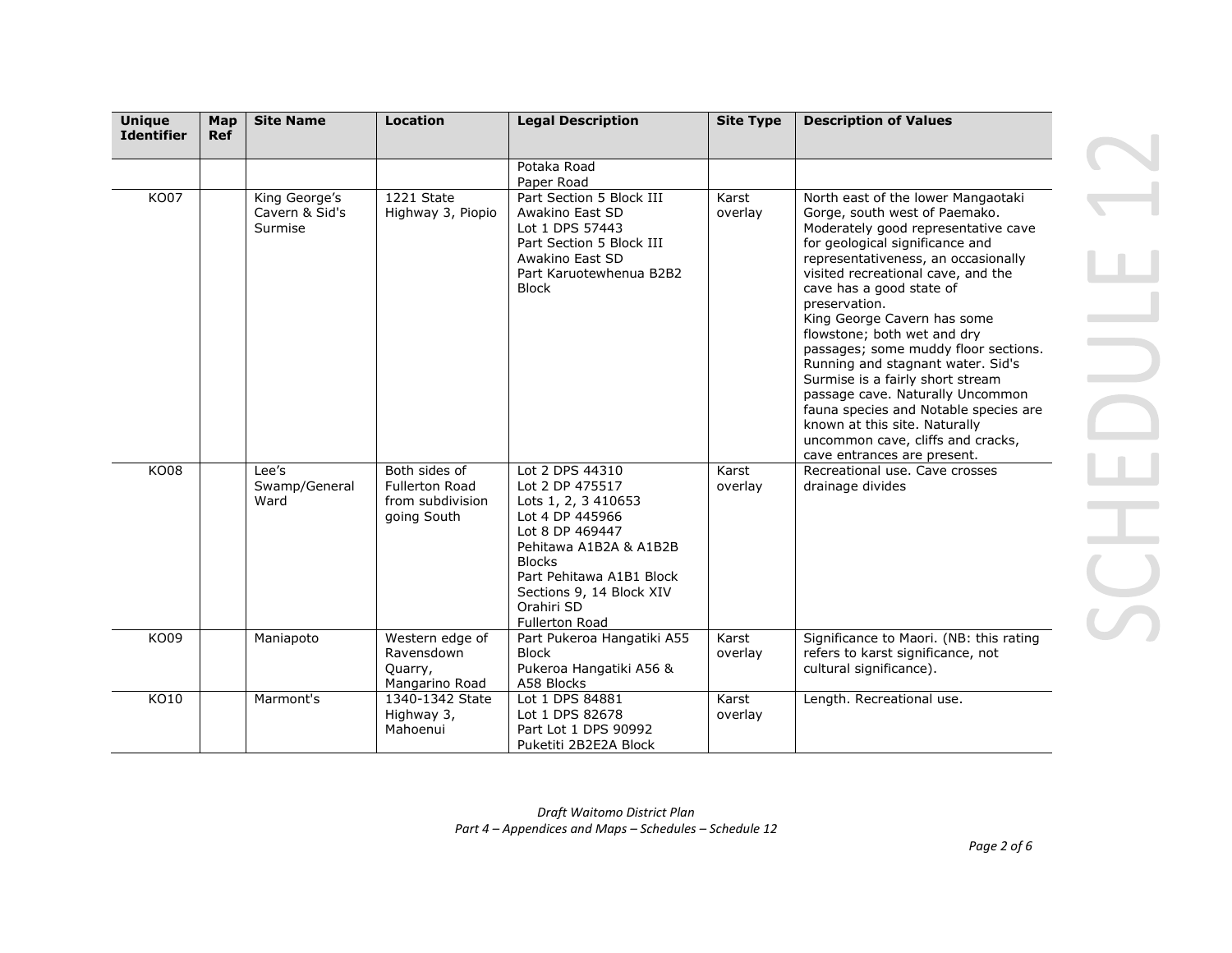| <b>Unique</b><br><b>Identifier</b> | Map<br><b>Ref</b> | <b>Site Name</b>                                               | <b>Location</b>                                                  | <b>Legal Description</b>                                                                                                                                                                                               | <b>Site Type</b> | <b>Description of Values</b>                                                                                 |
|------------------------------------|-------------------|----------------------------------------------------------------|------------------------------------------------------------------|------------------------------------------------------------------------------------------------------------------------------------------------------------------------------------------------------------------------|------------------|--------------------------------------------------------------------------------------------------------------|
|                                    |                   |                                                                |                                                                  | Part Puketiti 2B2C & 2B2D<br><b>Blocks</b><br>State highway 3                                                                                                                                                          |                  |                                                                                                              |
| KO11                               |                   | Matawhero                                                      | North west of end<br>of Wall Road                                | Lot 1 DP 12503<br>Puketiti No 4 Block<br>Puketiti 3B2C1 & 3B2D<br><b>Blocks</b>                                                                                                                                        | Karst<br>overlay | Length approx 2km                                                                                            |
| KO12                               |                   | Mein Hole Cave<br>System                                       | East of<br>Mangaorongo<br>Road and<br>Mangaorongo<br>Stream      | Lot 2 DP 10929<br>Part Lot 1 DPS 90992<br>Section 20 Block II Awakino<br>East SD<br>Puketiti 3A, 3B2A, 3B2B<br><b>Blocks</b>                                                                                           | Karst<br>overlay | Length over 4km long. Numerous<br>speleothems and excellent fossil<br>whale remains.                         |
| KO13                               |                   | Moe-Ana                                                        | North West along<br>paper road from<br>end of<br>Ngatapuwae Road | Section 9 Block VI Orahiri<br><b>SD</b><br>Uekaha A15D2D2 & A15D2C<br><b>Blocks</b><br>Paper Road                                                                                                                      | Karst<br>overlay | Two systems. Approx 2.5km long.<br>Partly still under native vegetation.                                     |
| KO14                               |                   | Murder Canyon/<br>Mahoenui Natural<br>Bridge/ Hangover<br>Hole | Just north of SH3<br>- Taumatamaire<br>Road intersection         | Part Sections 2 & 3 Block V<br>Awakino East SD                                                                                                                                                                         | Karst<br>overlay | One of the longest shafts in the North<br>Island. Recreational use. Very thin<br>spectacular natural bridge. |
| <b>KO15</b>                        |                   | Phloughte-<br>Agamemnon                                        | 1023 Mangaotaki<br>Road                                          | Lot 1 DPS 88201<br>Puketiti 5D Block<br>Part Section 2 Block XI<br>Maungamangero SD                                                                                                                                    | Karst<br>overlay | Two systems. Long caves                                                                                      |
| KO16                               |                   | Piopio Water                                                   | End of Kuratahi<br>Street                                        | Lots 1 & 2 DP 443733<br>Lot 2 DP 399496<br>Kaingapipi 9B, 9A2, 11E,<br>11F, 11G1A, 11G2, 1G3<br><b>Blocks</b><br>Part Kaingapipi 6A & 10<br><b>Blocks</b><br>Part Kaingapipip 11<br>(Roadway) Block<br>Kuratahi Street | Karst<br>overlay | Source of Piopio water supply.                                                                               |
| KO17                               |                   | <b>Plumbers Pass</b>                                           | Approximately<br>1km along<br>Pehetana Road                      | Lots 1 & 2 DP 475252<br>Lot 2 DPS 76729<br>Section 18 Block XIII Orahiri<br><b>SD</b>                                                                                                                                  | Karst<br>overlay | Recreational use, Gypsum.                                                                                    |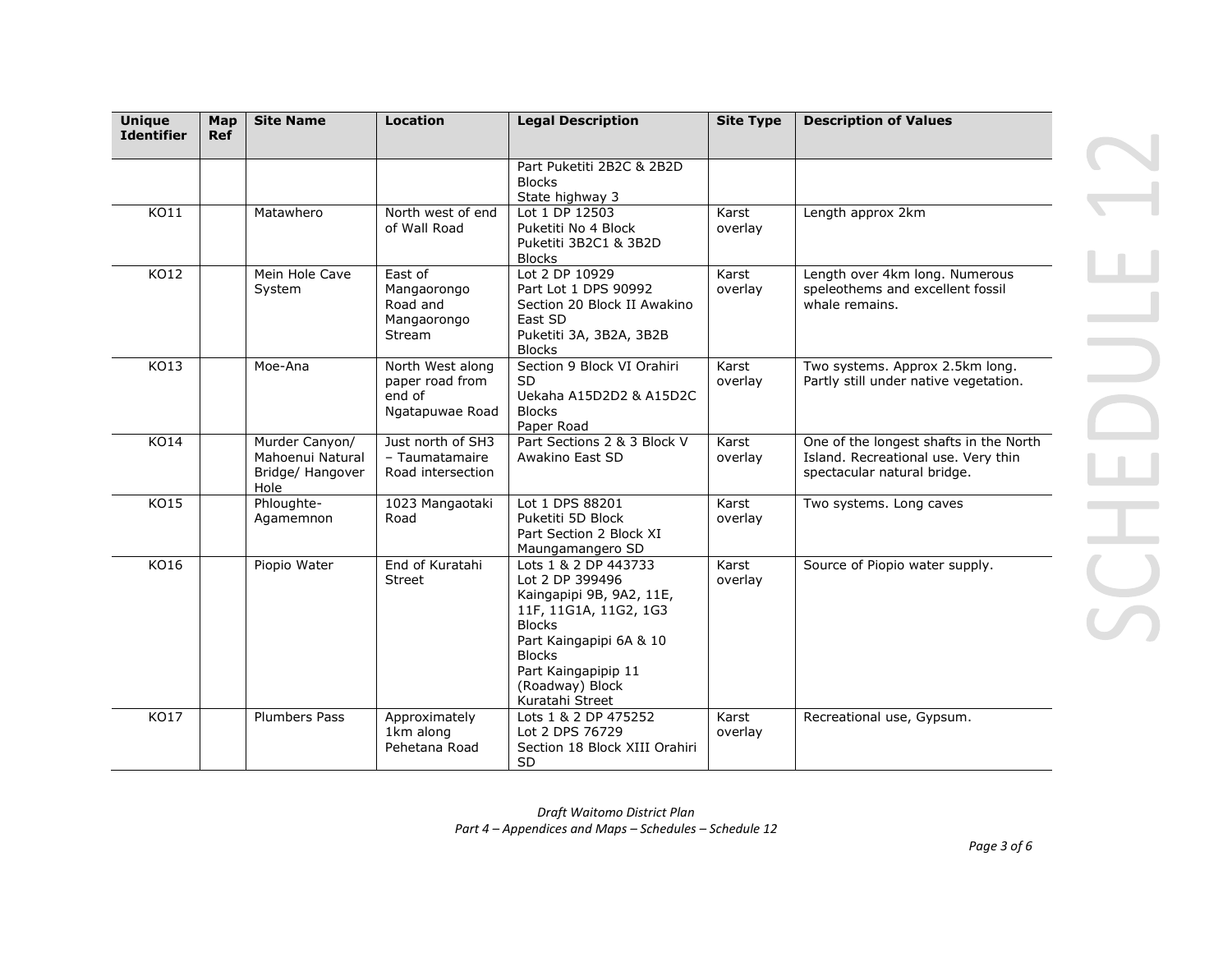| <b>Unique</b><br><b>Identifier</b> | Map<br><b>Ref</b> | <b>Site Name</b>                   | Location                                                                     | <b>Legal Description</b>                                                                                                                               | <b>Site Type</b> | <b>Description of Values</b>                                                                                                                   |
|------------------------------------|-------------------|------------------------------------|------------------------------------------------------------------------------|--------------------------------------------------------------------------------------------------------------------------------------------------------|------------------|------------------------------------------------------------------------------------------------------------------------------------------------|
|                                    |                   |                                    |                                                                              | Pehetana Road                                                                                                                                          |                  |                                                                                                                                                |
| KO18                               |                   | Pompeii - Long<br><b>John</b>      | East off the end<br>of Mangaorongo<br>Road                                   | Lot 1 DPS 88201<br>Puketiti 3A & 4C Blocks                                                                                                             | Karst<br>overlay | Long system.                                                                                                                                   |
| KO19                               |                   | Rauroa System                      | Both sides of<br>Taumatamaire<br>Road, approx.<br>3.3Km along the<br>road    | Lots 1 & 2 DPS 81221<br>Taumatamaire Road                                                                                                              | Karst<br>overlay | Unusual speleothems (red). Length.                                                                                                             |
| KO20                               |                   | Rimu-Togyp<br>System               | North west of<br>Taumatamaire<br>Road approx.<br>6.5Km along the<br>road     | Sections 2 & 3 Block IV<br>Awakino North SD                                                                                                            | Karst<br>overlay | Long cave, significant recreational<br>use, speleothems. Waterfall exits into<br>gorge.                                                        |
| KO21                               |                   | Shangri La                         | 235 Fullerton<br>Road                                                        | Lot 1 DP 32175<br>Lot 1 DPS 74483<br>Lot 3 DP 475517<br>Lots 1, 2, 3 DP 409684<br>Part Lot 1 DPS 76811<br>Section 4 SO 304746<br><b>Fullerton Road</b> | Karst<br>overlay | 2km long. Recreational use.                                                                                                                    |
| KO22                               |                   | <b>Skyline Cave</b>                | Just south of<br>Taumatamaire<br>Road about 10Km<br>along the road           | Lot 1 DPS 85599<br>Part Section 1 Block IX<br>Awakino North SD                                                                                         | Karst<br>overlay | Significant speleothems (including<br>oolites), fossil deposits, recreational<br>use, length. Highest altitude cave in<br>region at 320 m ASL. |
| KO23                               |                   | Spotlight                          | Both sides of<br><b>Totoro Road</b><br>about 4Km along<br>the road           | Lot 1 DP 15366<br>Mahoenui 3B3B, 3B4B2<br><b>Blocks</b><br>Part Mahoenui 3B3C, 3B4B1<br><b>Blocks</b><br><b>Totoro Road</b>                            | Karst<br>overlay | Major fossil deposits.                                                                                                                         |
| KO24                               |                   | Taumatatotara<br>karst/stream cave | On Otorhanga<br>District boundary<br>between Taharoa<br>and Hauturu<br>Roads | Taumatatotara A5 (Residue)<br><b>Block</b>                                                                                                             | Karst<br>overlay | Large stream cave. Largest stalactite<br>in region.                                                                                            |
| <b>KO25</b>                        |                   | Te Anaroa Cave                     | Both sides of<br>Fullerton road<br>about 6.8Km<br>along the road             | Lot 1 DP 461431<br>Lot 2 DP 515476<br>Waitomo A8B & A14D Blocks<br><b>Fullerton Road</b>                                                               | Karst<br>overlay | Tourist cave. Fossil deposits.<br>Speleothems.                                                                                                 |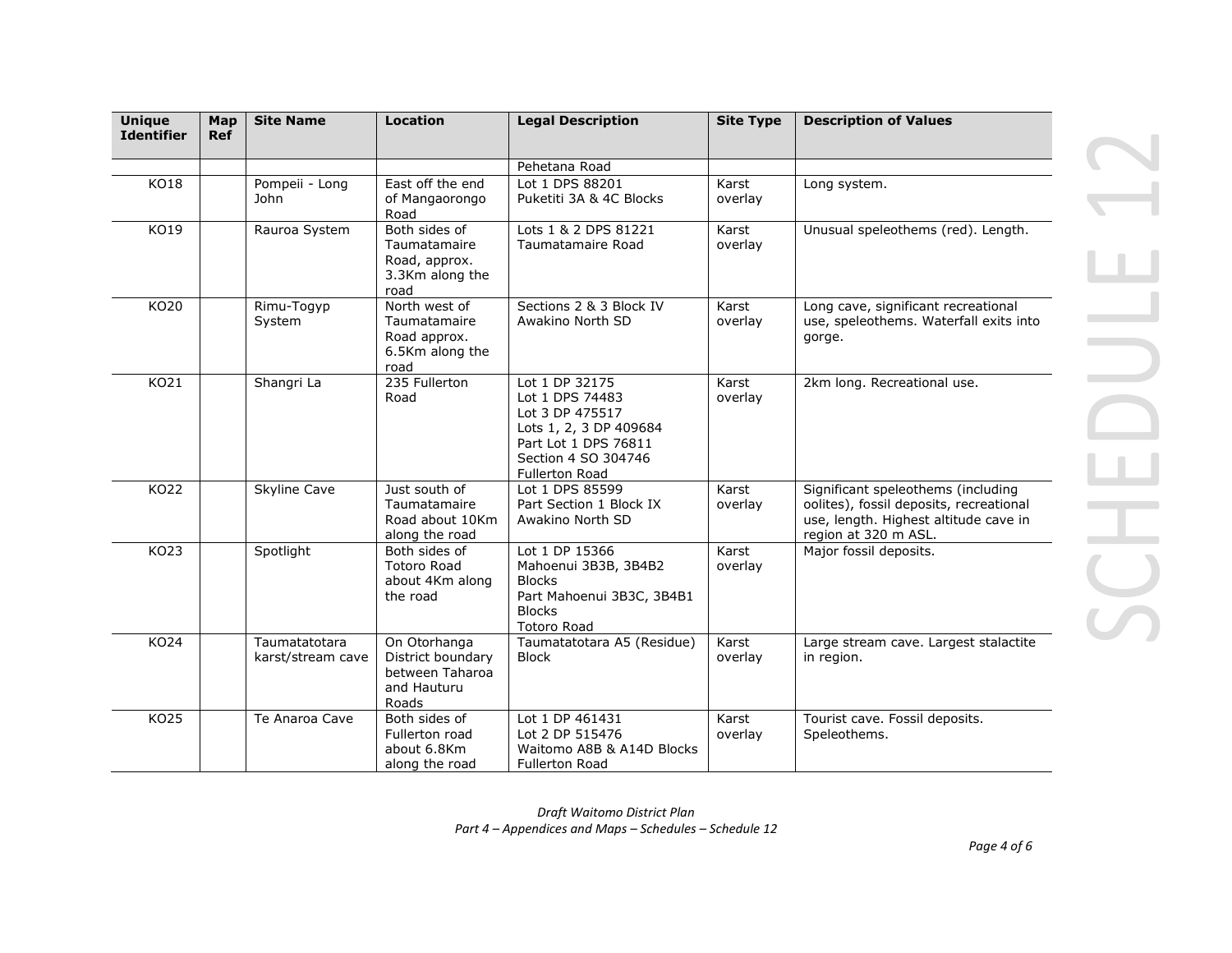| <b>Unique</b><br><b>Identifier</b> | Map<br><b>Ref</b> | <b>Site Name</b>                                           | <b>Location</b>                                                    | <b>Legal Description</b>                                                                                                                                                              | <b>Site Type</b> | <b>Description of Values</b>                                                     |
|------------------------------------|-------------------|------------------------------------------------------------|--------------------------------------------------------------------|---------------------------------------------------------------------------------------------------------------------------------------------------------------------------------------|------------------|----------------------------------------------------------------------------------|
|                                    |                   |                                                            |                                                                    |                                                                                                                                                                                       |                  |                                                                                  |
| KO26                               |                   | Te Koots Sewer                                             | Just north of<br><b>Walker Road</b><br>about 2Km along<br>the road | Lot 2 DP 487148<br>Lot 2 DP 412871<br>Lot 2 DPS 84113<br>Lot 2 DPS 89231<br>Lots 2 & 4 DPS 80721<br>Taipahi A1 & A2 Blocks<br>Kaingaika A4 Block<br>Te Kahekeheke 1 Block ML<br>11384 | Karst<br>overlay | Only extensive cave in eastern<br>region. Length 3.3km                           |
| KO27                               |                   | Thistlebob-Maui                                            | East off the end<br>of Mangaorongo<br>Road                         | Puketiti 3A, 3B2B, 3B2D<br><b>Blocks</b>                                                                                                                                              | Karst<br>overlay | Long system.                                                                     |
| KO28                               |                   | Trespasser's West                                          | Between<br>Mangaorongo<br>Road and State<br>Highway 3              | Part Lot 1 DPS 90992<br>Puketiti 3B2B, 3B2D Blocks                                                                                                                                    | Karst<br>overlay | Excellent speleothem formation                                                   |
| KO29                               |                   | Verry's<br>Disappointment                                  | East of Haku Road<br>about 4Km along<br>the road                   | Lot 1 DPS 88201<br>Sections 8, 11, 20, 21 Block<br>X Maungamangero SD<br>Sections 11 & 12 Block XI<br>Maungamangero SD                                                                | Karst<br>overlay | Potentially long system.                                                         |
| KO30                               |                   | Whispering Pot<br>System                                   | East off the end<br>of Ngatapuwae<br>Road                          | Uekaha A4, A5, A9, A12B3B,<br>A15A, A15B, A15C2 Blocks<br>Section 7 Block VI Orahiri<br><b>SD</b>                                                                                     | Karst<br>overlay | Several caves. Cultural significance,<br>fossil deposits                         |
| $KO1-C$                            |                   | Kokakoroa-<br>Mangapohue<br>polygonal karst<br>(catchment) |                                                                    | See Planning Maps                                                                                                                                                                     | Karst<br>overlav | Extensive area of polygonal; karst<br>with some subsurface caves.                |
| KO2-C                              |                   | Mangapu Cave<br>System<br>catchment                        |                                                                    | See Planning Maps                                                                                                                                                                     | Karst<br>overlay | Added to protect the cave system<br>downstream.                                  |
| KO3-C                              |                   | Mangawhitikau<br>Cave System<br>catchment                  |                                                                    | See Planning Maps                                                                                                                                                                     | Karst<br>overlay | Added to protect the cave system<br>downstream.                                  |
| KO4-C                              |                   | Troopers Road<br>Cave System<br>catchment                  |                                                                    | See Planning Maps                                                                                                                                                                     | Karst<br>overlay | Added to protect the cave system<br>from sediment runoff.                        |
| KO5-C                              |                   | Waitomo caves<br>catchment                                 |                                                                    | See Planning Maps                                                                                                                                                                     | Karst<br>overlay | This is the most important, because it<br>can be justified in terms of its value |